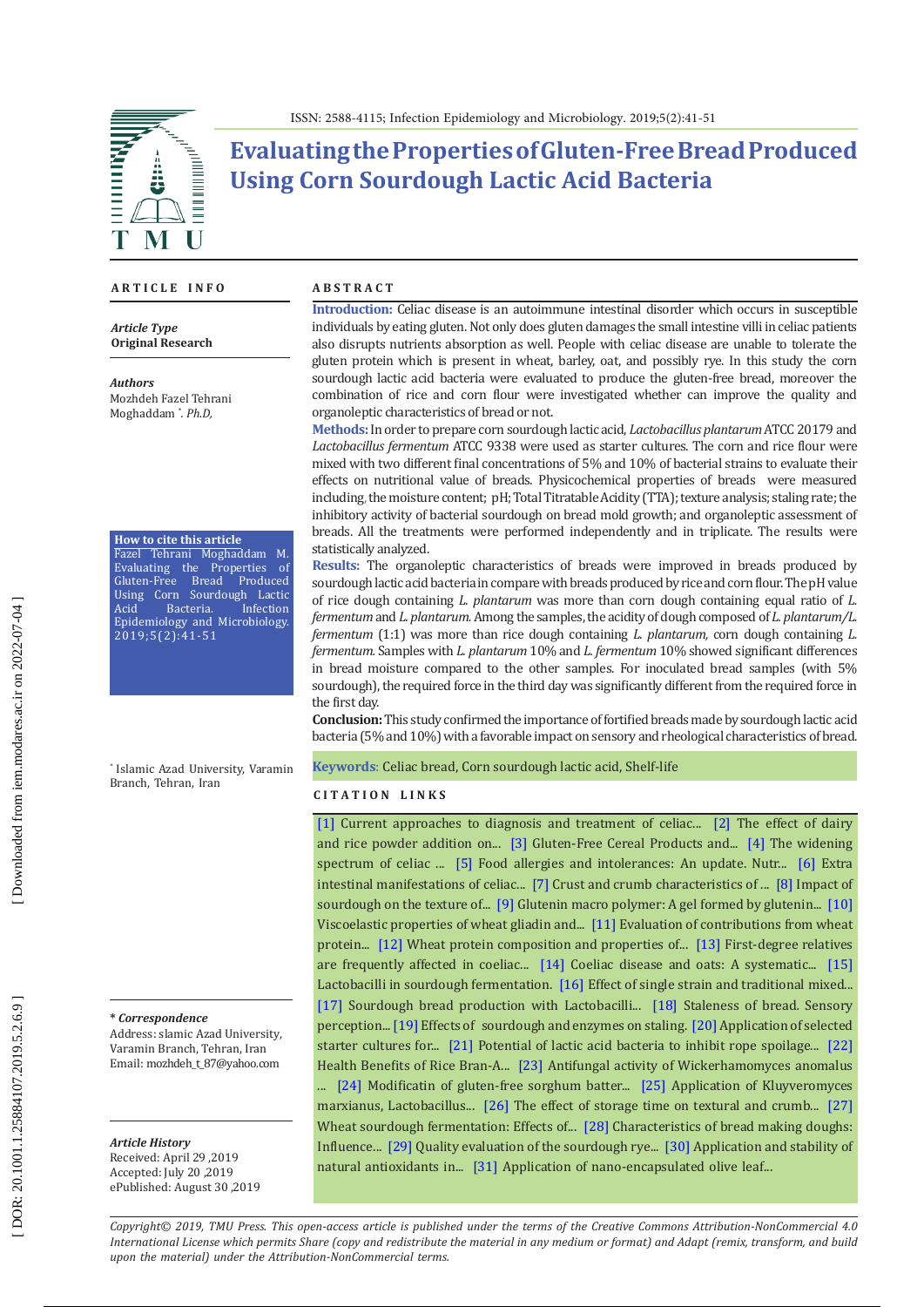#### **Introduction**

Celiac is an intestinal lifelong disease caused by eating gluten which has been reported as one of the most common genetic disorders in the world. Celiac is a silent disease which usually occurs in adulthood and could not be diagnosed in most cases  $[1]$ . The complete and lifelong elimination of gluten from the diet is the only effective treatment for celiac disease; however the removal of gluten causes undesirable effects on dough properties [2]. Moreover, the glutenfree flour products have poor quality, mouthful, and inappropriate flavor [3]. Although gluten is essential for bread baking process, it could be toxic for patients with celiac disease. Not only does consumption of gluten by patients cause inflammation and damage in small intestine but also results in incomplete adsorption of essential materials such as iron, calcium, fatsoluble vitamins, which is sometimes followed by weight loss, diarrhea, anemia, fatigue, and bloating [4-6]. Due to the high amount of starch, the gluten-free breads are staled rapidly. As a consequence of lacking gluten much water is held in breads resulting in softer crumb and crust [7]. These mentioned problems inspired scientists to search for alternatives in production of gluten-free products. The gluten-free breads require a polymeric substrate, protein-based compounds, and hydrocolloids to pretend viscoelasticity characteristics of gluten. These types of doughs also need less mixing, fermentation and baking time compare to the common wheat doughs [8]. Gluten contains two types of proteins including gliadin monomers and glutenin polymers, which are usually present in equal amount in wheat [3]. While gliadin determines the extensional and viscous properties of dough [9], glutenin is responsible for dough elasticity  $[10]$ . Therefore, the use of higher amounts of gluten causes dough structure become strengthener [11], while the rheological properties of gluten are improved by adding reducing agents, oxidants, emulsifiers, lipids, or hemicelluloses [12]. Since the only way to treat patients with celiac disease is following a lifelong gluten-free diet  $[13]$ , the derivatives of wheat, barley, and rye must be removed from a gluten-free diet and replaced by grains such as corn and rice. However the removal of oats from the diet is still open to be discussed  $[14]$ . Glutenfree breads are composed of starch; from corn, potato, and rice, flour of other gluten-free cereals; millet, buckwheat, etc., and additives such as sourdough and proteins like eggs, milk, and butter. The usage of sourdough can improve the quality of gluten-free breads by enhancing the minerals and reducing the phytase  $[15]$ . Sourdough has also considerable effects on the quality and durability of breads. Containing lactic acid bacteria, the sourdough has<br>metabolites such as organic acids. metabolites such as organic acids, exopolysaccharides, enzymes, and etc. [8]. The most common bacteria; over 50 different species, isolated from sourdough belong to the genus *Lactobacillus* which have been reported to be significantly effective on dough rheological properties [16]. Studies have been reported on the advantages of using individual species or a combination of species in quality of sourdough however with some disparity in specific volume and stiffness of bread crumb and crust [17] [18]. Another factor that affects the quality of bread is mold. The mold growth in bakery products is the most common type of spoilage causing economic losses. *Rhizopus stolonifer, Rhizopus nigricans, Penicillium expansum,* and *Aspergillus niger* are the most common known fungi spoiling bread. Spores could be destroyed industrially using infrared or microwave radiation; microbial inhibitors such as ethanol, benzoic acid, acetic acid, etc. packaging and chemical preservatives  $[8, 15, 17]$ . In the case of sourdough-produced breads, the shelf life is related to the lactic acid bacteria; for example, *Lactobacillus sanfranciscensis* has a wide antimicrobial effect even after baking. Contamination after cooking by molds and spores in the air is the main cause of bread spoilage and shelf life reducing [15].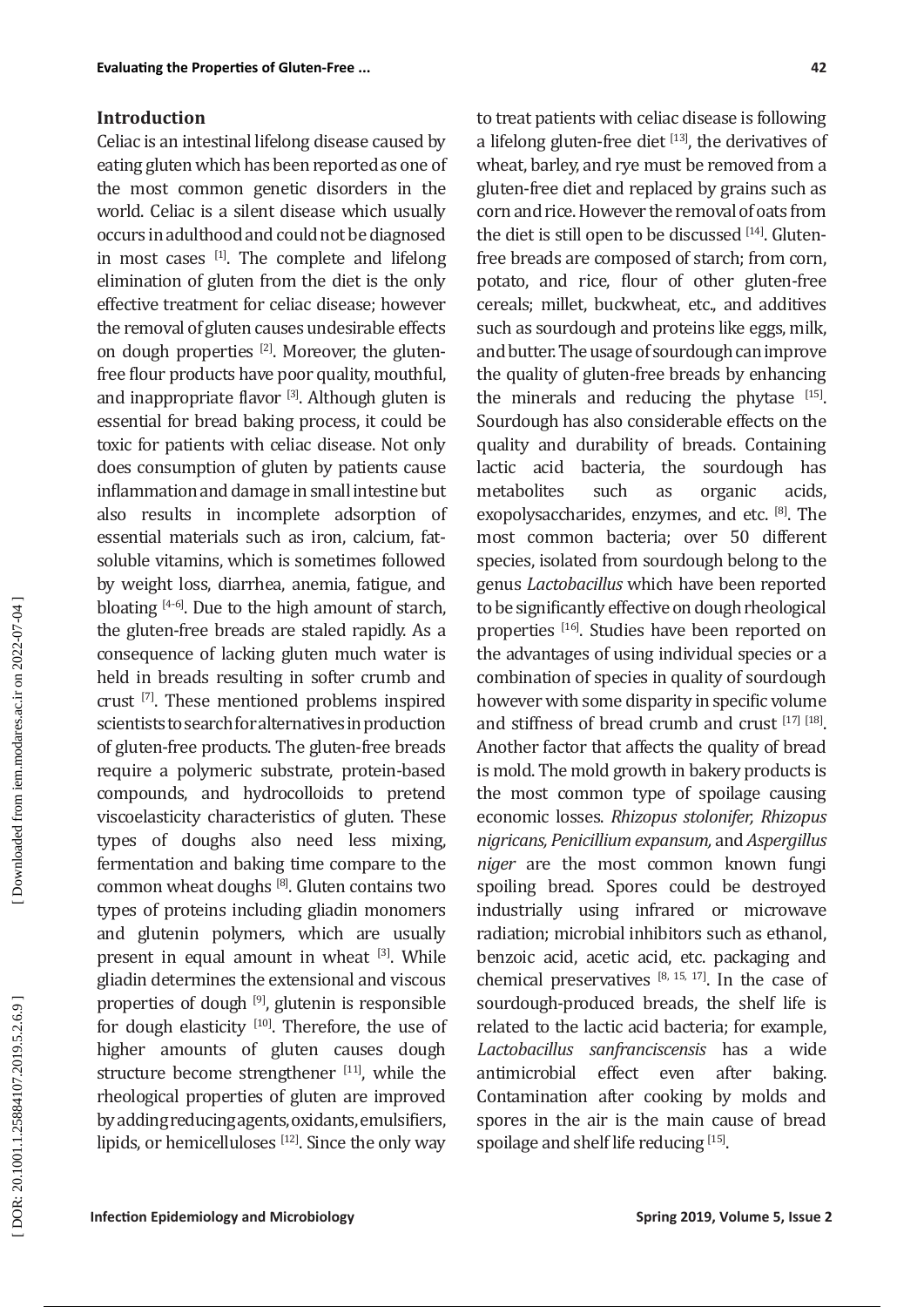**Objectives:** The aim of the present study was to evaluate the usage of rice and corn flour alternatives for gluten and their impact on the physical, chemical, biological, and organoleptic properties of bread. The consumption of corn sourdough lactic acid along with rice and corn flour was also investigated in improving the quality and organoleptic characteristics of bread.

### **Materials and Methods**

The corn and rice flours were purchased from<br>Tarkhineh and Nanavaran Companies, and Nanavaran respectively. *Lactobacillus plantarum* (DSMZ, strain ATCC20179) and *Lactobacillus fermentum* (DSMZ strain ATCC9338) strains were purchased in lyophilized form from the microbiological laboratory (Department of Food Science, University of Tehran, Iran). Also, *Rh. stolonifer, Penicillium italicum,* and *A. niger* were purchased from plant protection group of University of Tehran. Salt, sugar, butter, and eggs were purchased from a local market.<br>**Moisture Measurement:** The moisture

**Moisture Measurement:** content was measured according to the AACC 44-16 (2000) standard guideline. About 5g bread was dried in oven  $(120^{\circ}C)$  and cooled to the ambient temperature. The samples then were weighted, and the moisture percentage was calculated using Eq.  $1^{[18]}$ .

Moisture (%) =  $\frac{\text{Weight of bread-weight of dried bread}}{\text{Weight of bread}} \times 100$ (Eq. 1)

**Microbial Inoculation:** First, the lyophilized *L. plantarum* (10 CFU/ml) and *L. fermentum* (10 CFU/ml) strains were cultured on sterilized MRS agar (Safir Azma Kian Co.) and then inoculated in MRS Broth (Safir Azma Kian Co.), centrifuged and incubated at 37 o C for 24 h. Two strains of *L. plantarum* were also used [18] .

**Providing Lactic Acid Source:** About 150 g rice flour was mixed to 850 mL water, heated up to 55 °C in a water bath for 10 min, and

then cooled to  $37 \text{ °C}$  . Similar process was applied for corn flour. Of each obtained dough (corn and rice), 200 g was separated in two times and mixed with the other one. Then 400 g of the mentioned dough was also separated. Of each of the rice and corn doughs, 100 g was kept as control, separately. In this way, *L*. *plantarum* strains in A and B forms (40 grams based on the dough weight; 20 grams A and 20 grams B) and *L. fermentum* strains (LBB) (40 grams based on the dough weight) were inoculated to the 400 g prepared mixed dough.

*L. plantarum* and *L. fermentum* strains in a 1:1 ratio were separately inoculated to the mixed dough, corn dough, rice dough. the meant; as a control. The samples were incubated at  $30^{\circ}$ C for  $16$  h<sup>[19]</sup>.

**Microbial Count:** The total bacterial population was counted at the beginning and the end of inoculation. In order to attain to 106 to 10 9 cfu/ml bacterial population *L. fermentum* and *L. plantarum* strains were cultured on MRS agar (Safir Azma Kian Co.), then the bacteria were kept in incubator at 37  $\degree$ C for 48 h  $^{118}$ . Finally the bacterial suspension were inoculated in milk and injected into the celiac bread buns.

**Dough Preparation and Fermentation:** The dough composed of 50% corn and rice flour was prepared as follows; 60 mL water, 40 mL milk, 2% butter, 4% salt (based on the flour weight), an egg, and sourdough (5 and 10%, respectively) were mixed and kept at room temperature for 15 min. For control, celiac bread was prepared without sourdough [18]. Then the prepared dough was divided into 200 g units and baked on a Teflon pan with mild temperature <sup>[18]</sup>.

**Physicochemical properties of breads:** The physicochemical properties were included pH, TTA, texture analysis, and bread staling. The pH of breads was measured by mixing 10 g dough or milled bread with 90 mL distilled water and stirred for 15 min. Then the upper phase pH was measured  $[19]$ . This upper phase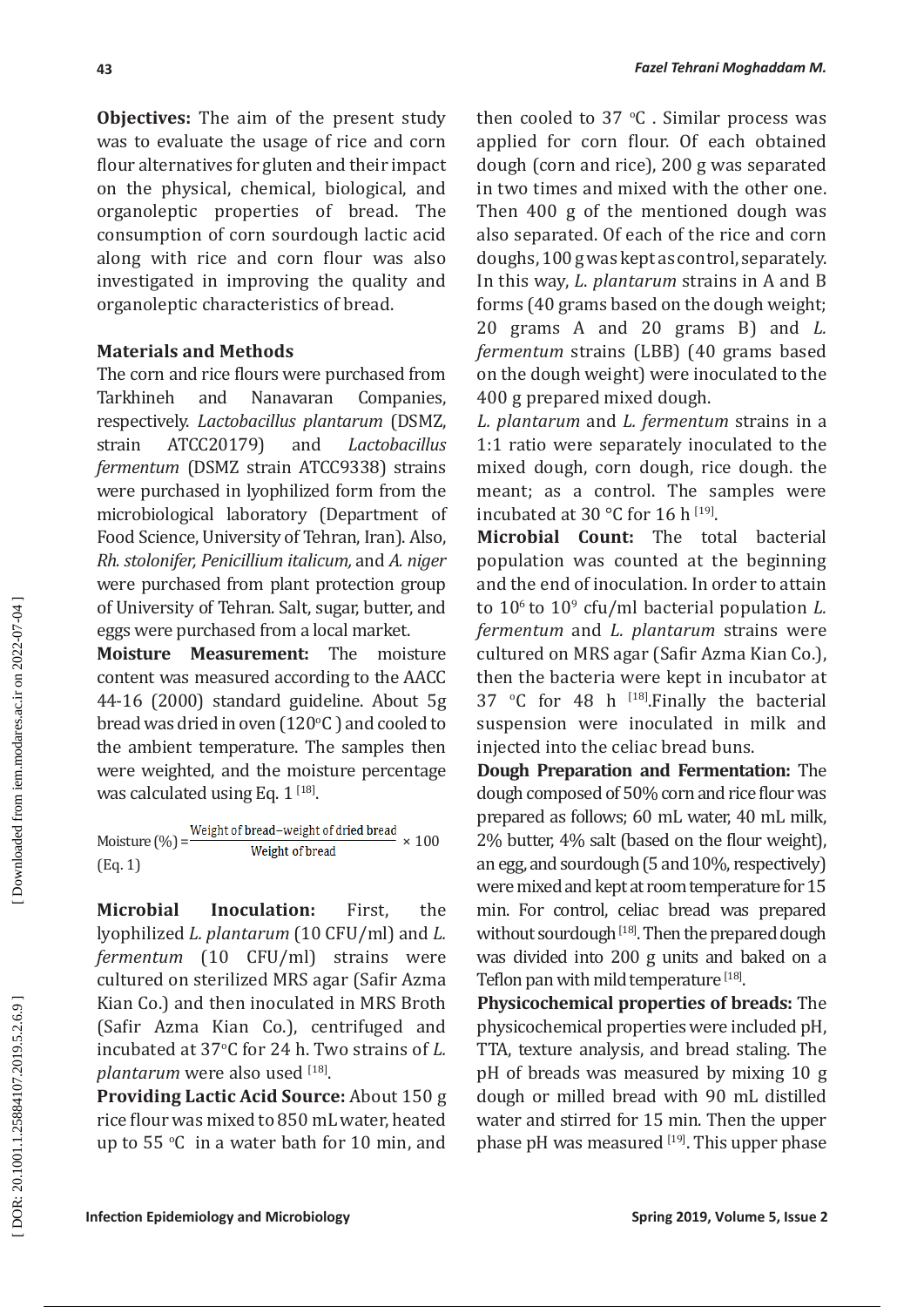also subjected to measuring the TTA by titrating with 0.1 M NaOH to reach pH=6.4. The used amount of NaOH was reported as  $TTA^{[19]}$ . For texture analysis of breads, samples were sorted from the bread crumb and cut into 2×2 cm pieces with a thickness of approximate 2 mm. Texture stiffness was analyzed according to the AACC74-09 method using texture analyzer (M350-Koopa, England). <sup>[18]</sup>.

The staling of prepared breads was tested according to the AACC 74-09 method after 0, 24, 48, and 72 h. By staling, the bread crumbs become harder so that more force is required for tearing bread pieces, representing more staling  $[18]$ .

**Determining Inhibitory Activity of Bacterial Sourdough on Mold Growth:** After 16 hours, inoculated sourdough was centrifuged with 6000 rpm for 20 h, and the supernatant was filtered and sterilized. About 20% of the obtained solution volume was moved to PDA (Safir Azma Kian Co.) medium and mixed. After mixing, 15 mL of the solution was poured into 90 mL containers. After setting the medium, a circle with a diameter of 5mm was removed from the growing mycelium and put in the middle of the plate and incubated at  $25^{\circ}$ C . After 72 h, the samples were analyzed in terms of the colony diameter. Images were taken from the surfaces of the plates containing *P. italicum* and *A. niger* using a 5-megapixel camera and the percentage of plates surfaces covered by molds was determined using MATLAB software (ver. 7.8.0)  $[20]$ . The images were converted from the RGB mode to Grayscale. The imellipsa and roicolor commands were applied to calculate the plates surfaces and the surfaces covered by mold, respectively. By dividing the calculated amounts, the percentage of covering was obtained. Finally, the percentage of inhibition was calculated by Eq. 2  $^{[20]}$ :

% mold surface-% blank mold surface Inhibition  $(\%) =$   $\frac{9}{6}$  blank mold surface (Eq. 2)

**Mold Formation Assessment:** To determine

the inhibitory activity of sourdough on bread mold formation, 102 mL of the desired mold solution in distilled water was prepared, which was counted using hemocytometer slides, of which 2 mL was distributed on the bread spices  $(10\times10$  cm). The samples were transferred to polyethylene bags incubated at 20  $\mathrm{^{\circ}C}$  , and controlled every 24 h, until the first mold formation sign was revealed  $[21]$ .

**Data Analysis Method:** Data analysis was performed using SPSS software (ver. 2) based on the completely randomized design in three iterations, using GLU (General Linear Model)<sup>[22]</sup>

### **Findings**

**pH Changes in Dough:** Fig. 1. shows the pH values of samples. Controls pH values were about 4.2-4.6, while pH values of samples were varied 2.5-3.8. The pH value of rice dough containing *L. plantarum* was more than corn dough containing equal ratio of *L. fermentum*  and *L. plantarum*. Also, *L. fermentum* (50/50) and *L. plantarum* (50/50) had the lowest pH values. The higher pH level in control groups was due to the absence of sourdough.



**Figure 1)** Changes in dough pH values. CB: corn control; RB: rice control. CB: Corn Blank and RB: Rice Blank.

**TTA Change in Dough:** s shown in Fig. 2, the acidity of samples and controls was about 3.8- 6.5 and 0.8-1.3, respectively. Among the samples, the acidity of dough composed of *L. plantarum/L. fermentum* (1:1) was more than rice dough containing *L. plantarum,* corn dough containing *L. fermentum,* and rice *L. fermentum* (50/50), and the corn *L. plantarum* Figure 1) Changes in dough pH values. CB: corn control;<br>
Read samples<br>
Figure 1) Changes in dough pH values. CB: corn control;<br>
RB: rice control. CB: Corn Blank and RB: Rice Blank.<br> **TTA Change in Dough:** s shown in Fig.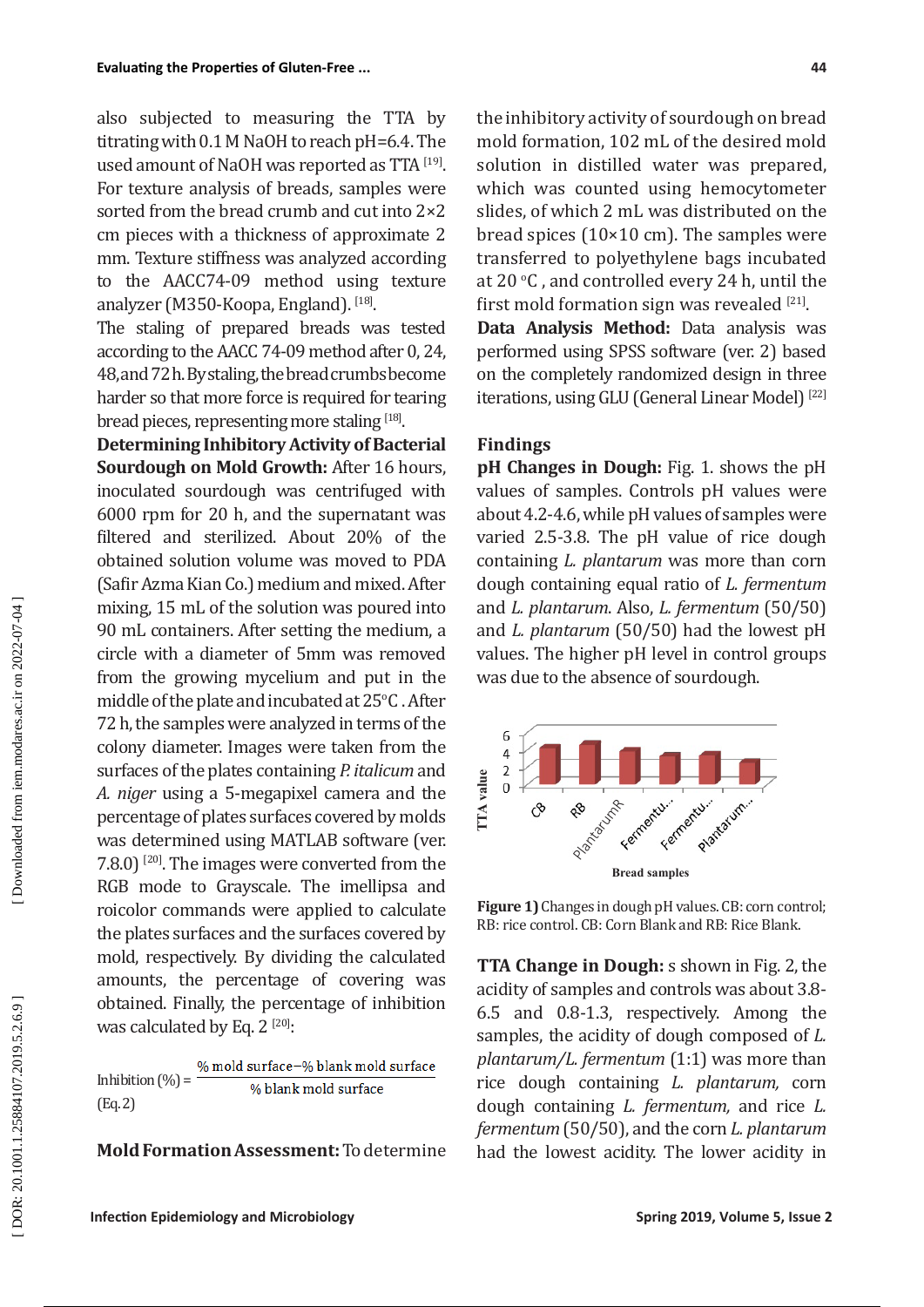samples might be due to absence of sourdough.



**Figure 2)** Change in TTA in dough. CB: Corn Blank and RB: Rice Blank.

**The pH and TTA Changes in Samples Inoculated with Bacteria:** Comparing the two bacteria shown in Table 1, it was determined that *L. plantarum* had a considerable effect on decreasing pH probably due to the lack of lactic acid producing strains. The results showed when *L. plantarum* and *L. fermentum* controls were mixed with corn and rice flour, pH was reduced much effectively in dough samples in compare to when the same control samples were mixed with corn and rice flour, separately. The pH level was reversely related to the percentage of the lactic acid producing bacteria mixed with corn and rice flour. Increasing in the bacterial inoculum lead to reduction in pH level and correspondingly, increased the amount of TTA. Additionally, it was revealed that the sourdough acidity was higher than rice and corn flours acidity.

**Table 1)** pH and TTA changes in samples inoculated with bacteria.

| Sourdough          | pH   | Acidity |
|--------------------|------|---------|
| Corn Blank (CB)    | 4.2. | 1.3     |
| Rice Blank (RB)    | 4.6  | 0.8     |
| L. plantarum Rice  | 8.3  | 6.5     |
| L. fermentum Corn  | 3.24 | 3.8     |
| L. fermentum 50/50 | 3.35 | 4.2.    |
| L. plantarum 50/50 | 2.53 | 6.8     |

One of the processes that occurs in sourdough during the fermentation is the production of acid and consequently, lowering the pH, increasing porosity, inactivating alpha-amylase enzyme, and producing soft tissue. By using higher temperatures in fermentation and more water content in sourdough, the production of acid increases during the sourdough fermentation [8,15, 16] .

**Changes of pH in Bread Samples:** The pH of control samples was about 6.81-6.86, while it was 6.43 to 6.47 in bread samples. Breads made of *L. plantarum* 5% sourdough had higher pH range in comparison to breads with *L. fermentum* (corn *L. fermentum* 5% - *L. fermentum* 5% and corn *L. fermentum* 10% - *L. fermentum* 10%) and *L. plantarum* (rice *L. plantarum* 10% and *L. plantarum* 5% - *L. plantarum* 10%). The breads containing *L. plantarum* 10% showed the lowest pH value, and the highest value was related to the samples without sourdough (Figure 3).



**Figure 3)** pH changes in bread samplesA1: *L. plantarum* 10%, A2: *L. plantarum*, B1: *L. fermentum* Corn 10%, B2: *L. fermentum* 10%, C1: *L. plantarum* Rice 10%, C2: *L. fermentum* 5%, D1: *L. fermentum*  Corn 5%, D2: *L. plantarum* Rice 5%, G: Blank (Corn & Rice), E: Blank (Corn) and F: Blank (Rice).

**TTA Changes in Bread Samples:** TTA value was varied from 0.8 to1.2 in different test samples and 0.65-0.8 for controls. The samples with *L. plantarum* 5% and *L. fermentum* 5% showed higher acidity than the others.



**Figure 4)** Changes in TTA in bread samples. A1: *L. plantarum* 10%, A2: *L. plantarum*, B1: *L. fermentum* Corn 10%, B2: *L. fermentum* 10%, C1: *L. plantarum* Rice 10%, C2: *L. fermentum* 5%, D1: *L. fermentum* Corn 5%, D2: *L. plantarum* Rice 5%, G: Blank (Corn & Rice), E: Blank (Corn) and F: Blank (Rice).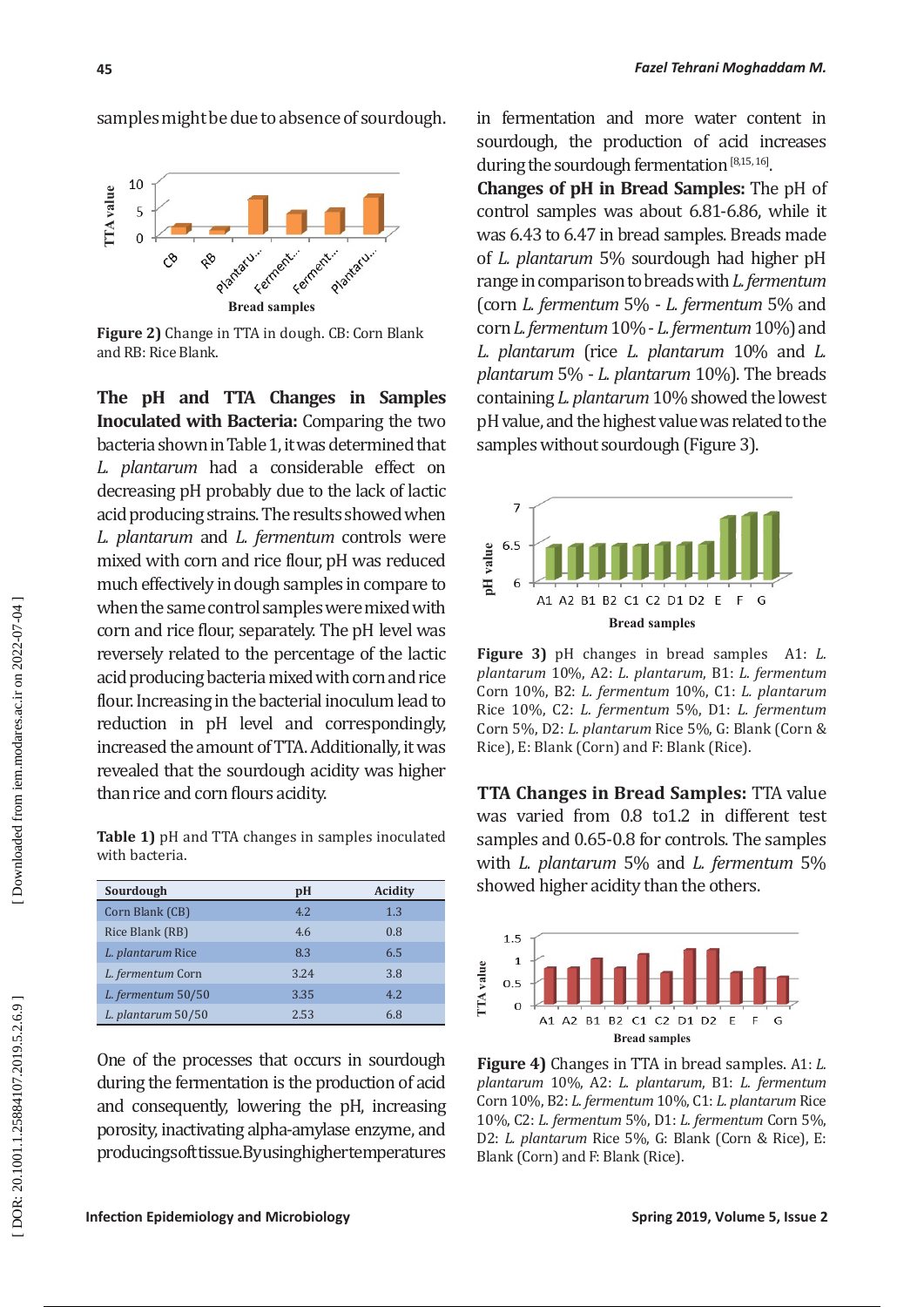**pH and TTA Changes in Bread Samples:**  The pH of bread samples ranged from 6.43 to 6.81 which were significantly different from controls. The *L. fermentum* and *L. plantarum* mixed with corn and rice flour, respectively, could decrease the pH of both bread and dough samples. Separately, bacteria were added to each of the flours and each of the bacteria was flour mixed separately, and rice and corn were added. Increasing in the sourdough amount was resulted in reduction of pH and increasing of TTA (Table 2). All comments related to changes in the acidity and pH of sourdoughs are also applicable to the acidity and pH of bread treatments.

**Moisture Changes in Bread Samples:**  Moisture content in samples was varied from 32 to 42, while in control groups was about 35-38 (Fig. 5., Table 2). Samples with *L. plantarum* 10% and *L. fermentum* 10% showed significant differences compared to the other samples. By increasing the sourdough percentage, the moisture content and the shelf-life increased, while the staling decreased.



**Figure 5)** Changes in bread samples moisture in different treatments. A1: *L. plantarum* 10%, A2: *L. plantarum*, B1: *L. fermentum* Corn 10%, B2: *L. fermentum* 10%, C1: *L. plantarum* Rice 10%, C2: *L. fermentum* 5%, D1: *L. fermentum* Corn 5%, D2: *L. plantarum* Rice 5%, G: Blank (Corn & Rice), E: Blank (Corn) and F: Blank (Rice).

Samples.<br>
We also a set and the algebra of the algebra of the algebra of the algebra of the plantarum fermentum plantarum (Corn) and **Texture** For inodential different day. In the no sign samples. **Texture Analysis and Staling Assessment** For inoculated bread samples (5%), the required force in the third day was significantly different from the required force in the first day. In the case of 10% inoculation, there was no significant differences between the samples.

**Table 2)** pH, TTA, and moisture content changes in bread samples.

| <b>Treatments</b> | <b>Bread</b>          | <b>Acidity</b> | pH   | <b>Moisture</b> |
|-------------------|-----------------------|----------------|------|-----------------|
| A1                | L. plantarum 10%      | 0.8            | 6.43 | 42              |
| A2                | L. plantarum          | 0.8            | 6.44 | 38              |
| B1                | L. fermentum Corn 10% | $\mathbf{1}$   | 6.44 | 35              |
| B2                | L. fermentum 10%      | $0.8\,$        | 6.45 | 42              |
| C <sub>1</sub>    | L. plantarum Rice 10% | 1.1            | 6.37 | 35              |
| C2                | L. fermentum 5%       | 0.7            | 6.22 | 38              |
| D1                | L. fermentum Corn 5%  | 1.5            | 6.46 | 32              |
| D2                | L. plantarum Rice 5%  | 1.2            | 6.47 | 32              |
| ${\bf G}$         | Blank (Corn & Rice)   | $1.7\,$        | 6.71 | 38              |
| E                 | Blank (Corn)          | $0.8\,$        | 6.25 | 38              |
| $\mathbf{F}$      | <b>Blank</b> (Rice)   | 0.6            | 6.86 | 35              |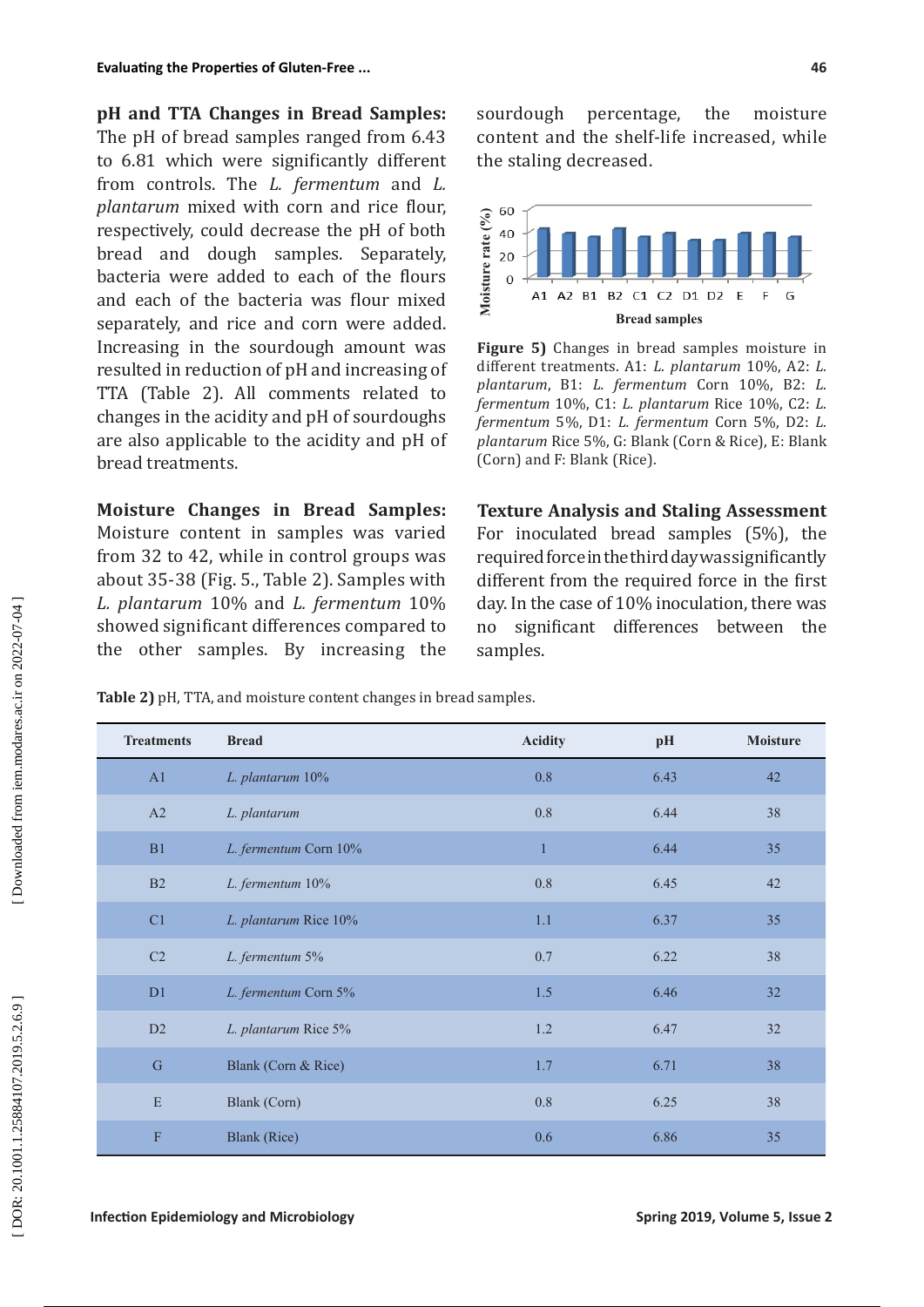| <b>Source</b>                                   | <b>Type III Sum of Squares</b> | df | <b>Mean Square</b> |        | Sig.  |  |  |  |
|-------------------------------------------------|--------------------------------|----|--------------------|--------|-------|--|--|--|
| Treatment                                       | .000                           | 10 | .000               | .000   | 1.000 |  |  |  |
| Time                                            | 17.600                         |    | 17.600             | 12.250 | .001  |  |  |  |
| Error                                           | 140.800                        | 98 | 1.437              |        |       |  |  |  |
| a. R Squared = .111 (Adjusted R Squared = .011) |                                |    |                    |        |       |  |  |  |

**Table 3)** Effect of several sourdough on the bread samples staling.



#### **Bread samples**

**Figure 6)** Texture analysis of the breads. C: Blank corn & rice:, B: Blank Rice, A: Blank corn, C1: *L. fermentum* 5%, C2: *L. fermentum* 10%, D1: *L. plantarum* 5%, D2: *L. plantarum* 10%, A1: *L. fermentum* corn 5%, A2: *L. fermentum* corn 10%, B1: *L. plantarum* rice 5%:, B2: *L. plantarum* rice 10%

### **Discussion**

One of the most important factors affecting the rheology of dough is the development of gluten network structure during the bread production. On the other hand, increasing temperature and fermentation time, especially while using *Lactobacillus* as starter culture increases acid production, lowers the order of gluten network<br>structure. and subsequently. declines structure, and subsequently, consistency and viscosity of dough. But excessive acidity could lead to tissue stiffness and premature staling of bread [6, 16, 22, 23]. The pH changes which observed in the present study can be supported by other studies. Clark and colleagues (2002) asserted that by increasing the temperature and duration of fermentation, pH and TTA will be increased, which can be attributed to the performance of microorganisms during the fermentation and bread making processes and producing some acid metabolites. Generally, by increasing the temperature and fermentation time and ash content of flour, the acidity and the formation of organic acids increase in sourdough. Hence pH can be considered as the most important factor affecting fermentation time [16].

The acidity changes and increasing the shelflife of breads observed in this study were similar to other studies which conducted with other probiotic strains. In the study by Plessis and colleagues (2002), the sourdough was inoculated with *L acidophilus* and *L. sakei,* the results demonstrated that bread produced by sourdough including probiotic had higher acidity and shelf life<sup>[24]</sup>. Moreover. Haboubi and colleagues (2006) revealed that increasing the percentage of sourdough can lead to enhance the humidity and shelflife of breads. Thus, the rate of bread staling was decreased [14]. Intermolecular bonds in the dough are non-covalent and continuously are broken down and reformed. Water absorption property of flour is an important factor in determining the properties of dough. While using a device for the production of dough, the use of yeast in dough production leads to a significant reduction in the water absorption. Adding<br>sourdough reduces dough resistance sourdough reduces dough resistance compared to the control bread and bread that chemically is acidified  $[14, 24]$ . The results of texture analyzer and staling demonstrated that the required force for tearing bread pieces was increased due to staling. The effect of several sourdoughs prepared by *L. fermentum* and *L. plantarum* on bread samples staling revealed by increasing *L. fermentum* and *L. plantarum,* the staling process became slower and shelf life increased, which could be due to the breaking down of corn starch and rice flour by lactic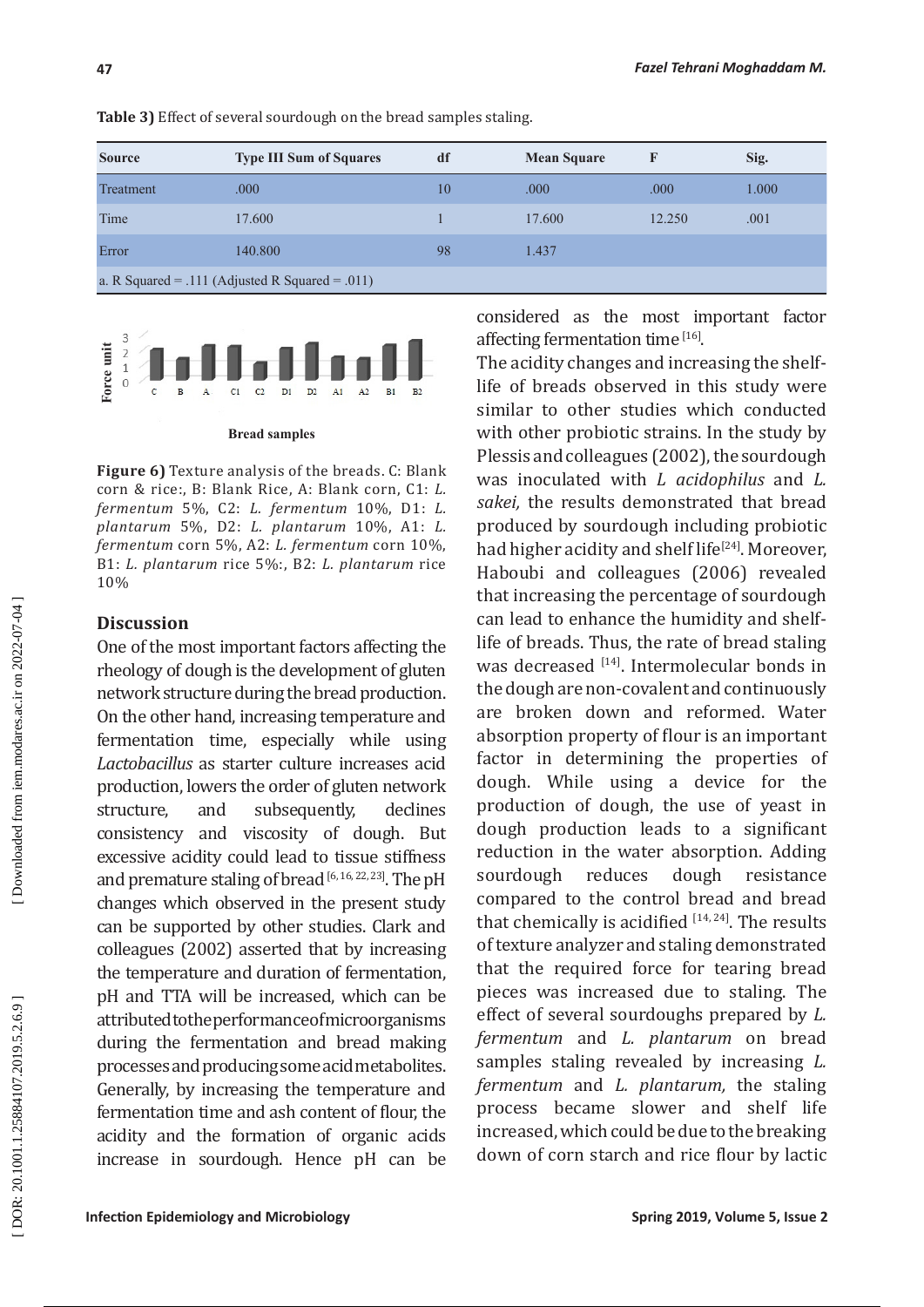acid bacteria. The similar trend in salting process of breads made from probiotic sourdough has been reported by Corsseti and colleagues (2007) [15]. Proteolytic and amylolytic ability of lactic acid bacteria and<br>the ability to produce extracellular the ability to produce extracellular polysaccharides like starch and dextrin, which have the ability to interfere in starch retrogradation, improve the soft texture of the dough rheology. In addition, modifying flour polysaccharides during the fermentation prevents the interaction between the gluten and starch and leads to the production of different networks in produced breads. The mutual effect of lactic acid bacteria during the fermentation of sourdough impacts on dough rheology and bread volume  $[22, 23, 25]$ . Reducing the amount of protein polymers and comparative analysis of the gluten network in acidic conditions are other reasons for elasticity loss. The use of appropriate values in the final mixed dough creates sourdough optimal structure and maintains the carbon dioxide produced in the bread  $[22, 26]$ . evaluating the production of gluten-free sourdough and its effects on the quality and shelf life of bread without gluten, reported that the fermentation process by both *L. fermentum* and *L. Plantarum* species increased the elasticity, and breads containing sourdough exhibited the least fragile in the Days 2 and 5. According to the obtained results, all samples in both days showed statistically significant differences regarding bread staling and total acceptability. Scores showed that by increasing the percentage of sourdough, staling and total acceptability of all bread samples increased. Sourdough bread samples inoculated with *L. plantarum* and *L. fermentum* 5% and 10% had much better taste since the taste of bread is a function of sourdough percentage and the amount and type of starter culture; therefore, the increase in product acceptability is due

to the increase in sourdough percentage. It could be concluded that an increase in the use of *L. fermentum* and *L. plantarum* (10%) inoculated with corn sourdough lactic acid significantly reduced the rate of staling. In other words, using sourdough delays staling phenomenon and increases shelf-life of breads. As it can illustrated from other studies the most important reason for the reduction of bread staling with sourdough processing is acid production, which increases the porosity, inactivates alphaamylase enzyme, and increases tissue softness, while the use of higher fermentation temperatures and sourdough with high water content in full increases acid production during the sourdough fermentation  $[22, 23, 27]$ . Some lactic acid bacteria which are able to produce bacteria which are able extracellular polysaccharides such as dextran, xanthan, glucan, fructan, and Levan, increase water absorption and prevent moisture transfer from crumb or crust. These compounds have a significant effect on the volume and shelf life of bread. On the other hand, regarding the production of lactic acid and increased activity of alphaamylase enzyme, the change in starch crystalline form is the main cause of staling, decomposition, and conversion into dextrin with low molecular weight. This finding could be effectively used in reducing bread staling [21, 23, 26, 27]. Sourdough also increases water holding capacity, leading to water retention in the bread structure during the storage and delay in staling. In fact, lactic acid bacteria by deteriorating starch in rice and corn flour are liable to delay staling  $[11, 1]$ <sup>15]</sup>. As flavor and aroma are the most important parameters affecting product acceptability by consumers, breads produced by sourdough lactic acid bacteria can be more favorable due to producing metabolites involved in the development of bread flavor by lactic acid bacteria. Slightly sour flavor in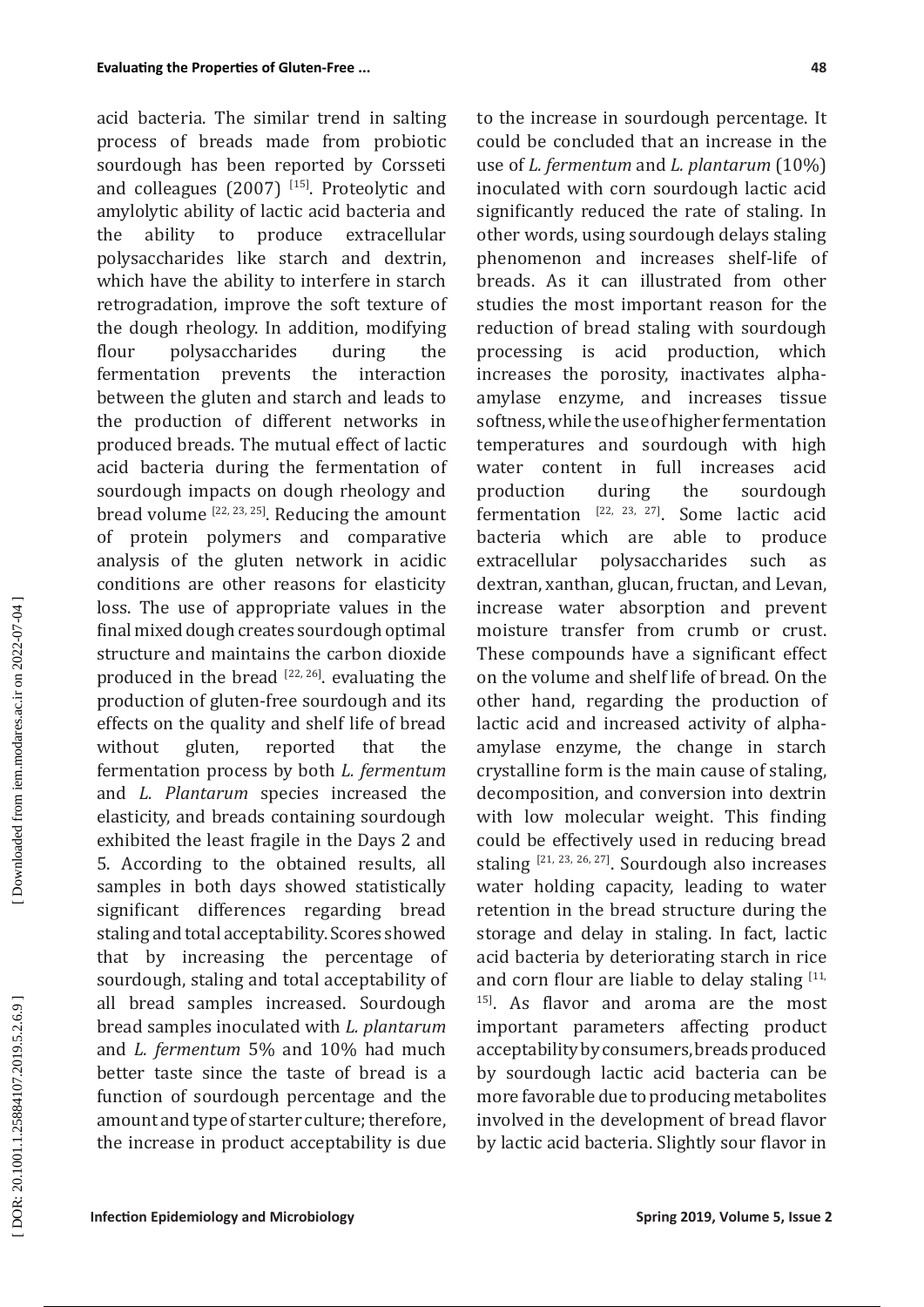the bread refers to the fermentation process and producing lactic and acetic acids. *Lactobacillus* invertase enzyme causes the hydrolysis of sucrose and increases the availability of sugar during the sourdough fermentation process. Increase in soluble carbohydrates by Maillard reaction causes the aroma and flavor in bread  $[26, 28]$ . Some studies reported that combination of yeast and lactic acid bacteria produces more flavor [5, 14, 26] .

Plessis and colleagues studied the effect of sourdoughs inoculated with *L. saki* and *L. acidophilus* on bread. They found that sourdough bread inoculated by a combination of two microorganisms had more flavor and aroma compared with breads inoculated just by *L. acidophilus* or *L. saki* [25]. The volume of the inoculated sourdough lactic acid bacteria also play an important role in the quality of breads in order to prove the former claim Banue and colleagues (2011) applied sourdough 20% and 40% in producing breads. The results concluded that breads with sourdough 20% were better in terms of the quality than those made with sourdough 40%, and increasing the percentage of sourdough to 40% had a negative impact on crumb firmness. After 48 hours, breads with sourdough 20% showed better quality as a whole. The mold formation at 25  $^{\circ}$ C was happened after 4 days. Due to the lack of sourdough, it was faster for the controls compared to the samples. In the case of 5% inoculated samples, the mold formation was faster than in 10% inoculated samples, but in the case of clean sourdough, mold formation was faster in 10% inoculated samples than in 5% inoculated samples. Gluten-free bread is maintained about 5-4 days at 4 °C in the refrigerator, and if kept in the freezer at -18 °C, shelf life mutually increases [28]. In their review about the use of *Lactobacillus* in sourdough fermentation, Corsetti and his colleagues (1998) isolated antifungal

compounds of *L. sanfranciscensis.* In their study, they concluded that among the<br>identified compounds, some of the compounds, some of the metabolites were present in the sourdough lactic acid, which could have an important role in increasing the antifungal activities  $[15]$ .

### **Conclusion**

The effect of *L. fermentum* and *L. plantarum* with two concentrations of 5% and 10% was investigated on the stiffness and staling of celiac bread. According to this study results, it could be said that in general, the use of sourdough bread could improve bread quality and delay staling process as well. In addition, the use of sourdough lactic acid bacteria improves bread aroma and makes it to be customer-friendly. The use of higher levels of corn and rice flour could increase the quality of bread and decrease its staling. While cooking, the higher moisture content was preserved in celiac bread in comparison<br>with the traditional bread making. with the traditional bread making. Sourdough lactic acid bacteria affected and delayed the bread mold formation by producing organic acids and antimicrobial materials. Fermented sourdough affects all positive aspects including quality, flavor, shelf-life against microbial spoilage, and other useful properties of bread. Therefore, fermented sourdough could have a significant impact in the production of bread and in improving bread quality.

**Acknowledgements**: Faculty of Agriculture, Varamin. Declaration of interest: The authors declare that they have no competing interest. The authors alone are responsible.

**Ethical Permissions:** Since we used no animal model and used the isolates which were previously obtained from the clinical samples, we have no ethical code for this study.

**Conflict of Interests:** The authors declare that there is no conflict of interest.

**Authors' Contribution:** Fazel Tehrani ;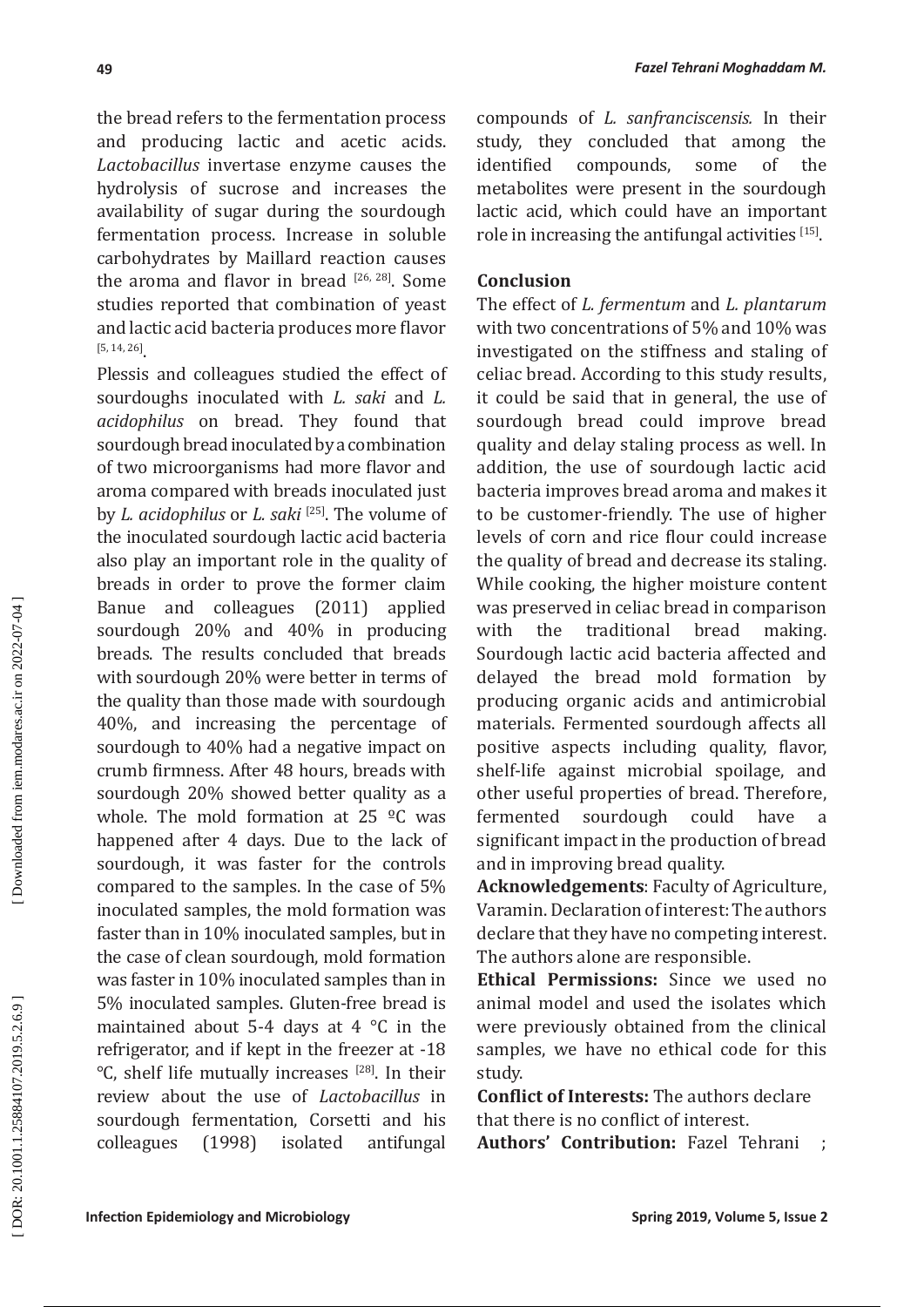introduction author/ methodologist/ original researcher or assistant/ statistical analyst/ discussion author.

**Fundings:** This research was supported by Varamin Branch, Islamic Azad University, Varamin, Iran.

## **References**

1. Fasano A, Catassi C. Current approaches to diagnosis and treatment of celiac disease: An evolving spectrum. Gastroenterology. 2001; 120(3):636-51.

2. Gallagher Е, Kunkel A, Gormley ТR, Arendt EK. The effect of dairy and rice powder addition on loaf and crumh<br>characteristics, and on shelf life characteristics, and on shelf life (intermediate and long term) of gluten-free breads stored in a modified atmosphere. Eur Food Res Technol, 2003; 218(1):44-8.

3. Arendt EK, Morrissey A, Moore МM, Dal Bell F, editors. Gluten-Free Cereal Products and Beverages. 1<sup>st</sup> ed. USA: Elsevier; 2008.

4. Murray JA. The widening spectrum of celiac disease. Am J Clin Nutr.1999; 69(3):354-63.

5. Blades M. Food allergies and intolerances: An update. Nutr Food Sci. 1997; 97(4):146-51. 6. Hernandez L, Green PH. Extra intestinal manifestations of celiac disease. Curr Gastroenterol Rep. 2006; 8(5): 383-9.

7. Gallagher E, Gormley TR, Arendt Lk. Crust and crumb characteristics of gluten-free breads. J Food Eng, 2004; 56(2-3):153-61.

8. Arendt EK, Ryan LA, Dal Bello F. Impact of sourdough on the texture of bread. Food Microbiol. 2007; 24(2):165-74.

9. Don C, Lichtcndonk WJ, Pfijter JJ, Hamer RJ. Glutenin macro polymer: A gel formed by glutenin particles. J Cereal Sci. 2003; 37(1):1-7.

10. Xu J, Bietz JA, Carriere CJ. Viscoelastic properties of wheat gliadin and glutenin suspensions. Food Chem. 2007; 101(3):1025-30. 11. MacRitchie F. Evaluation of contributions from wheat protein fractions to dough mixing and bread making. J Cereal Sci. 1987; 6(3):257-68.

12. Veraverbeke WS, Delcour JA. Wheat protein composition and properties of wheat glutenin in relation to bread making functionality. Crit Rev Food Sci Nutr. 2002; 42(3): 179-208.Gastroenterol Rep. 2006; 8(5): 383-9.

13. Hervonen K, Hakanen M, Kaukinen K, Collin P, Reunala T. First-degree relatives are frequently affected in coeliac disease and dermatitis herpetiformis. Scand J Gastroenterol. 2002; 37(1):51-5.

14. Haboubi NY, Taylor S, Jones S. Coeliac disease and oats: A systematic review. Postgrad Med J. 2006; 82(972):672 -8.

15. Corsetti A, Settanni L. Lactobacilli in sourdough fermentation. Food Res Int. 2007; 40(5):539-58.

16. Clark CI, Schober TJ, Arendt EK. Effect of single strain and traditional mixed strain starter cultures on rheological properties of wheat dough and on bread quality. Cereal Chem. 2002; 79(5):640-7.

17. Gul H, Özçelik[b](http://www.sciencedirect.com/science/article/pii/S0032959204000822#AFF2) S, Sağdıç[c](http://www.sciencedirect.com/science/article/pii/S0032959204000822#AFF3) O, Certel M. Sourdough bread production with Lactobacilli and S. cerevisiae isolated from sourdoughs. Process Biochem. 2005; 40(2):691-7.

18. AACC Method. 74-30. (1980). Staleness of bread*.* Sensory perception test*.*  Measurement of tissue stiffness of the specimens in accordance with the AACC method in year 1980, NO. 74-09

19. Katina k, Salmenkallio-Marttila M, Partanen R, Forssell P, Autio K. Effects of sourdough and enzymes on staling. LWT-Food Sci Technol. 2005; 39(5):479-91.

20. Paramithiotis S, Chouliaras Y, Tsakalidou E, Kalantzopoulos G. Application of selected starter cultures for the production of wheat sourdough bread using a traditional threestage procedure. Process Biochem. 2005; 40(8):2813-9.

21. Katina K, Sauri M, Alakomi HL, Mattila-